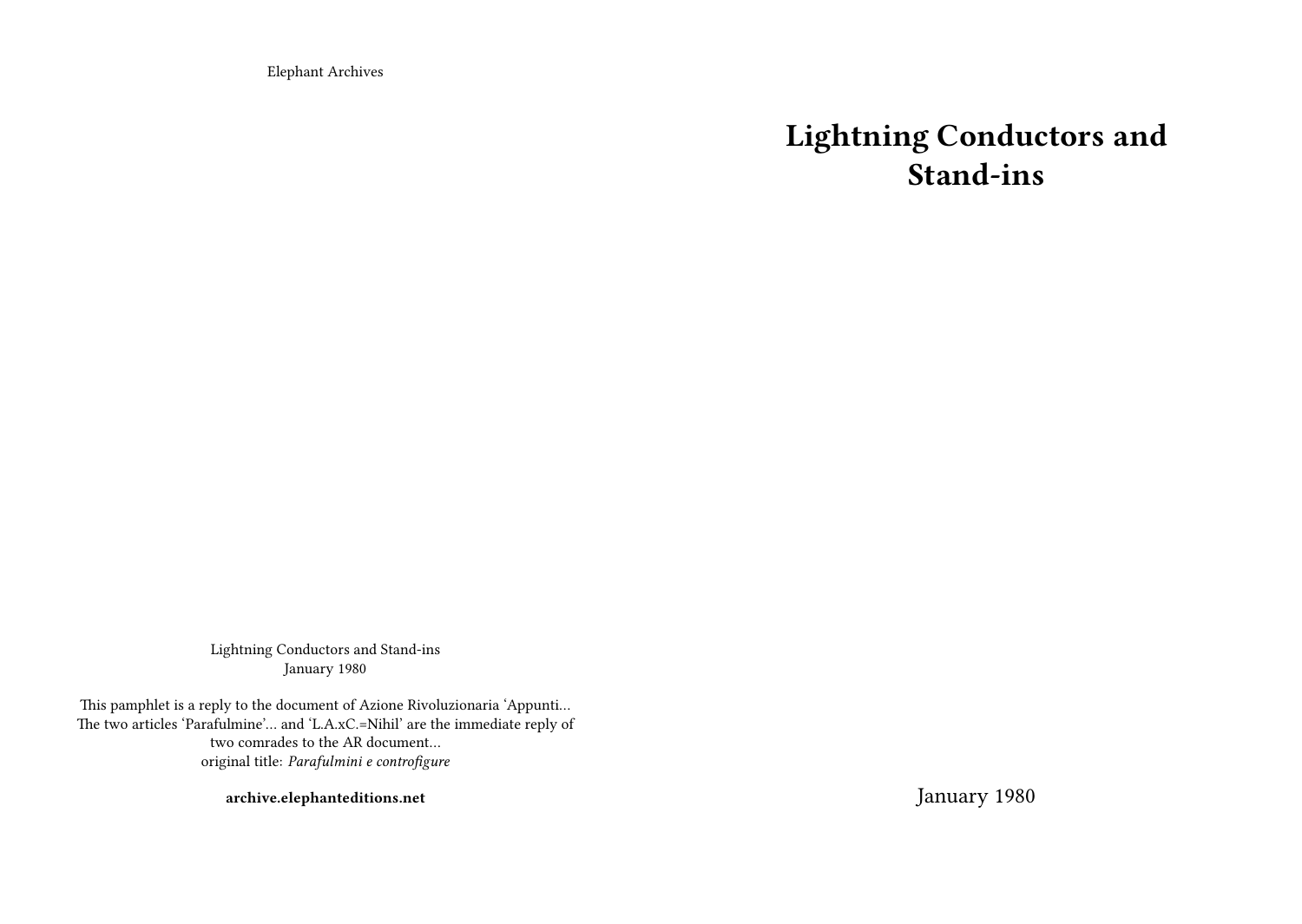## **Contents**

| Preface to the first edition $\ldots$ $\ldots$ $\ldots$ $\ldots$ $\ldots$ $\ldots$ $\ldots$ $\ldots$ $\ldots$ $\ldots$ $\ldots$ 3<br>Preface to the second edition $\ldots$ , $\ldots$ , $\ldots$ , $\ldots$ , $\ldots$ , $\ldots$ , $\ldots$ , $\ldots$ |  |
|----------------------------------------------------------------------------------------------------------------------------------------------------------------------------------------------------------------------------------------------------------|--|
| Parafulmini e Controfigure<br><b>Lightning Conductors and Stand-ins</b>                                                                                                                                                                                  |  |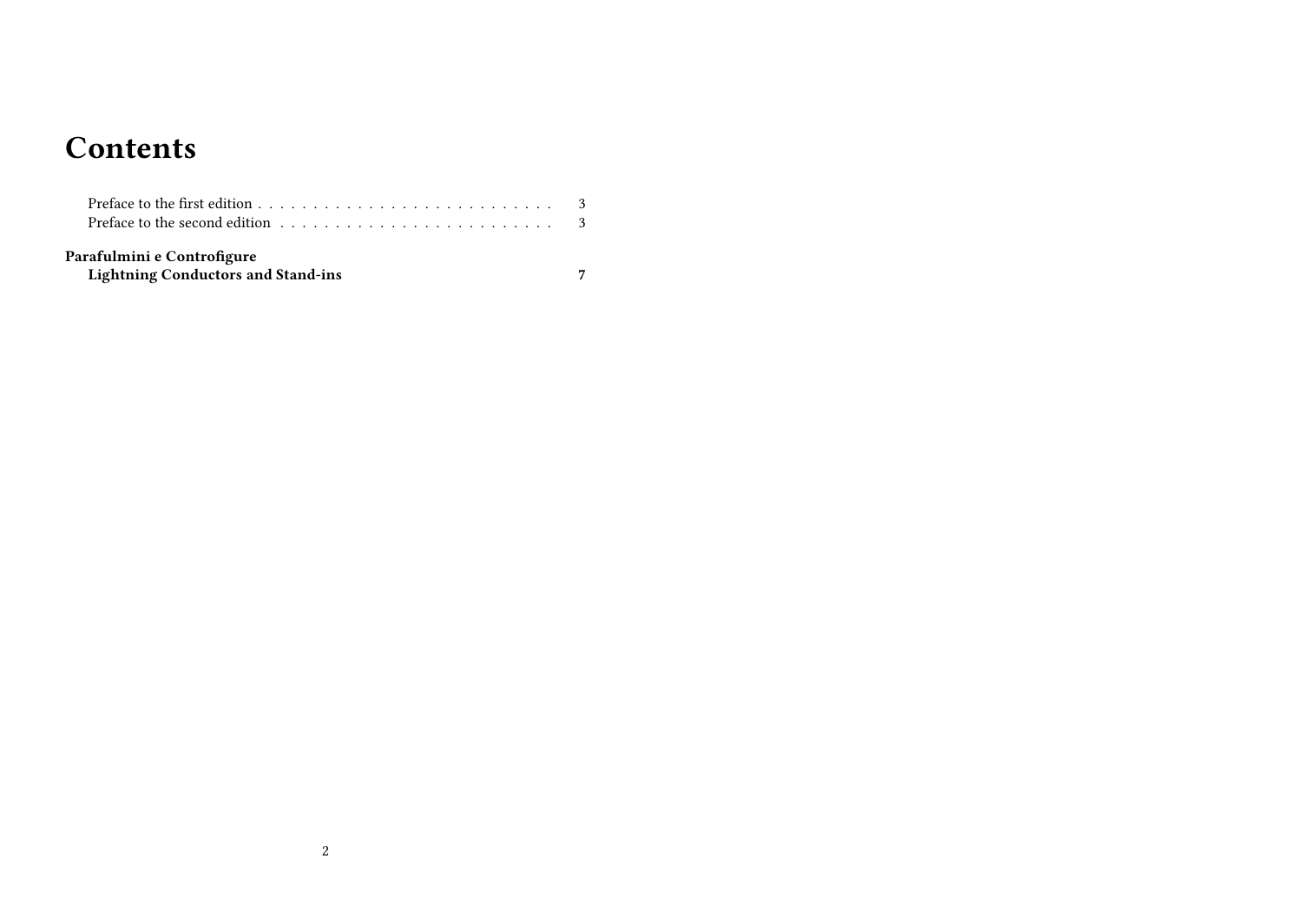## **Preface to the first edition**

This pamphlet is a response to Azione Rivoluzionaria's document 'Notes for an internal and external discussion' that appeared in no. 13-14 of '*Countrainformazione*'. The articles "*Parafulmini e controfigure*" and "*L.A.xC.=Nihil*" are the immediate response of two comrades to AR's document. Having been refused by two reviews of the movement, it became necessary to spread their publication autonomously. We are reporting the passages of the review '*Insurrezione*' that deal directly with the question of 'armed struggle', and two articles that appeared in '*Anarchismo*' n. 21 and n. 23-24, interventions that the text of AR qualify as 'critique-critique'. We also report a few passages of Vaneigem, who, beyond the confusion and ambiguity, denote a position that is quite far from armed strugglism, in spite of the clumsy attempt of AR to co-opt him as ideological inspirer of the more intellectualised terrorism.

Finally, we include a few texts from *Apocalisse e rivoluzione* (1973) as a contribution to the comprehension and critique of the project of the civil war in vitro, effectively realised a few years later.

### **Preface to the second edition**

Here is the second edition of this auspicious little book which, obscurely and without kicking up a fuss, marks the first clarifications of the insurrectional orientation within the Italian anarchist movement. By that I mean, let's be clear, revolutionary anarchist insurrectionalism, not expectations of the gigantic mass movement that is to destroy all the existent or as much as is necessary in one great day to set things right and give life to the anarchist society. There is no trace of such a way of conceiving insurrectionalism in this little book other than as the postponement to the generalisation of the clash, which could very well abort in nothing - or in tremendous repression - there being no guarantee at all. So, these few precious pages mark the first steps taken to highlight certain critiques, which had become absolutely urgent at the time (1977), concerning the so-called armed organisations (combatant or otherwise).

I hope that this reprint will also be of use to all those with a heartfelt desire to sanctify guerrilla activity, which, if on the one hand began with good auspices, ended up taking an anything but acceptable turn. I am referring to the great theoretical-practical experience of Azione Rivoluzionaria. And the critique raised here against positions that soon began to emerge within this very organisation after a few months' activity and analytical reflection, was made at the time, contextually, while the iron was hot, showing no mercy for the dead or imprisoned comrades, nor illusions concerning the fact that we 'are shooting too', so will also 'win'.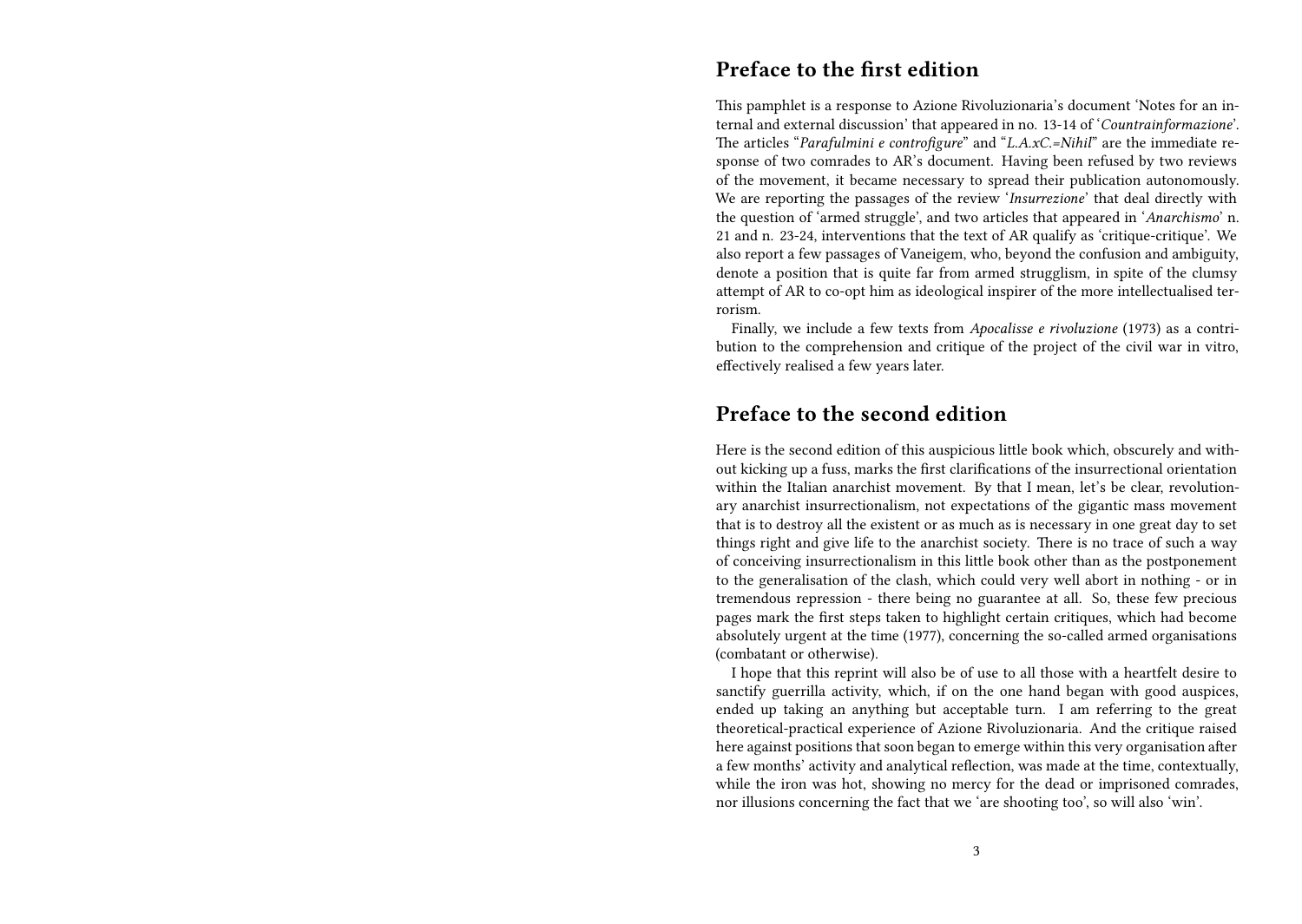The writer of this introduction (co-author, along with some other comrades, of the little book in question), happened to come up with the slogan "only shooting one wins", and reconfirms that this far-off affirmation cost him a two and a half year's prison sentence in 1972. In fact it is precisely by shooting that one wins. But what does winning mean? Certainly not conquering something. To win also means getting rid of a number of obstacles from the field (men and things), in order to start a new game, the construction of a new world free of all power and it's abuses, a world that cannot wholly emerge from 'victory', but which will probably cost more struggles, more blood, more misunderstandings, etc.

You can only win by shooting if you consider this victory a first, quite modest, step towards the beginning of something really great but which is elsewhere, beyond political calculation or measuring strength, beyond the dazzling action that might fascinate us today, but does not completely convince us. The struggle that develops towards its insurrectional, therefore revolutionary, generalisation, is something that takes a long time and cannot close itself up in the concept of 'victory'.

The same goes for so-called 'proletarian justice'. I have come back to this definition more than once when talking of Azione Rivoluzionaria, and I have received retorts. But we should bear in mind that this is a dated concept which, in its time, pointed to the urgency of a practice that certainly wasn't central: putting those responsible for specific abuse in their place, i.e. flat on their backs, without for that wanting to establish a 'higher' conception of justice (proper tribunals, just laws, opportune sentences – all rubbish that has never interested us), but just an indispensible job of cleaning up, even on a large scale, at the moment when the generalisation of the insurrectional struggle is about to significantly get underway. At a moment of intermediate conflict this kind of response to particular repressive conditions can be seen as a practice of great significance, if nothing other than as preparation for future, far more difficult and articulated tasks. After all, precisely in this 'neglected' little book you can find a critique of the concept of 'proletarian justice', limited, and rightly so in my opinion, to the possible confusion with a more specific concept of justice, that of the courts, I mean that which strikes everyone every day. Other problems appear. 'Going into clandestinity' as I said before, is one. Closing oneself up like a clam, cutting off contact with the human condition that is so difficult to keep repairing in the face of the constant attempts of power to isolate us? Of course, specialisation is always the shortest road for getting immediate results. But are these results really what is required? Do we really need a crosscheck to show ourselves how clever we are? To change identity, our way of life, the places we frequent, build a fictitious universe around ourselves of survival and military decisions is all possible, but does that not deprive us of something essential: of what we really are, of what we really could be? It seems to me that today this problem, and these questions, are finding different answers to those being put forward at the end of the seventies. There is however a fairly evident new turn. Not being able to

and likes to think of itself and represent itself as the "advanced division" that expresses antagonism even when everybody is dumb and blind.

\* F.L.N., F.A.L.N., E.L.N., E.R.P., M.L.N. Tupamaros, Black Panthers, Weathermen, Gauche Proletarienne, M.I.L., G.A.P., F.R.A.P., etc. A list just outlined referring to different geo-political contexts that refutes imported guerrilla triumphalism and confirms the failure of all the forms of partialisation realised from the subversive praxis and its debasement to under-militarism that competes with institutional militarism. Only a pratice that combines all the possibile means of struggle in a concert that goes through all the moments of the reproduction of power can actuate phases of liberation. When also they contrast M.P.L.A., P.A.I.G.C., Algerian Front, etc. as "victories", we know that they are the victories that have historically manifested the new dominion of State bourgeoisie that can now choose between the various "imperialisms" available.

\* In the present, the real negators of the social life sentence can combine the will to life with the reawakened resources of fantasy, with the interior war conducted in the isolation cell of one's own self (to expel tabus, rules, norms, ethics), with the potentiality of the bodies become conductors of pleasure, with the identification of Power in the idle times and the alienation that one encounters along everyday life (and not in the invention of always new sociological "more combative" new strata), with the rediscovery of nomadism and the accelerated desertion of roles, with knowledge intended as experience lived in adventure and erratic movement and not as an exclusively cerebral fact, with the decodification of all the languages with which power speaks to us… We learn to recognise daily subversion in the terms in which Bakunin lived '48: "It seemed that the whole was upside down; the incredible had become habitual, the impossibile possibile, and the possible and habitual absurd!".

"Anarchismo", n. 23-24, September-December 1978, pp. 264-268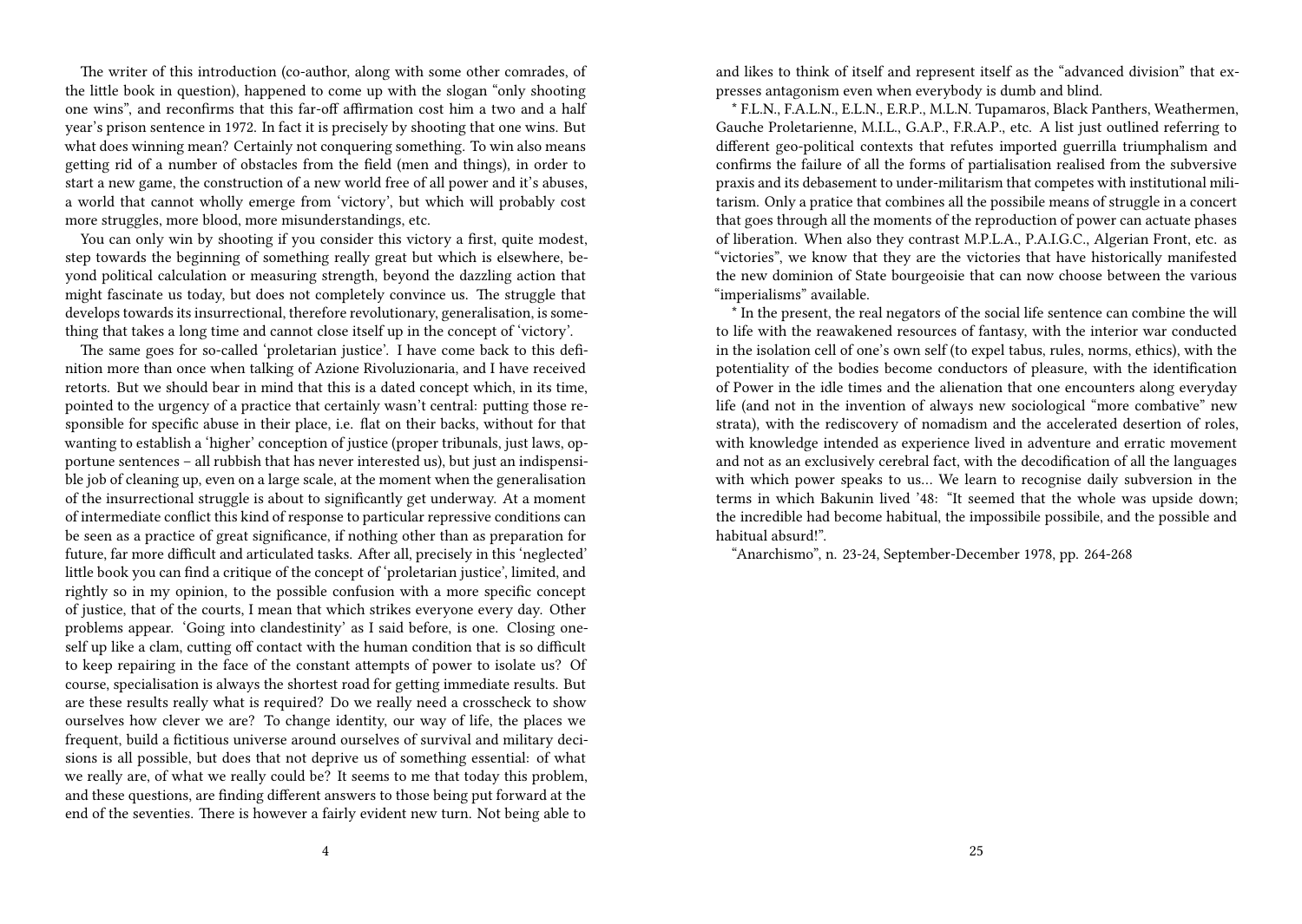with the distant past. He is eternalizer of the christian maxim "there is no gaudenza without suffering!" and does not grasp that "Revolution means turning the hourglass. Subversion is something else: it means breaking it, eliminating it". (Dubuffet). The cheek does not lie in saying it but in doing it.

\* Il lottarmatismo is a myth. Also in the past other myths have exercised their psychic influx among the exploited, for example that of the general strike that would rout the dominant classes. The myth produces itself and takes a place in the mind and in the expectations of the subordinated because – evidently – they need it and are carriers of this particular kind of "demand". It is a realty that comes to manifest itself by intersecting determinations/decisions of who puts forward the "demand", of who "satisfies it" in practice, and of who cultivates it with a concerted effort of informative and cultural support that massifies it. The myth is the absolutisation of an instrument, of a specific means of struggle, it is a delusion that takes for exhaustive entirety something that only had validity if it was a combination – in the modern world – of various methodologies of attack. It ends up being predilection of the monochord note detached from a polyphonic concert. This absolutisation of a partiality becomes possibile in characterial structures of the religious kind, that does not tend towards self-liberation but waits that from outside oneself something is going to free one; revolution seen as eschatology. The myth is a propelling force that pushes to paralysis, feeds "political" hope in the future (modern form of religiosity) and upsets the boundaries of the real opacizzandoli, and even renders possible that the hunchback of some Andreotti or other passes through the eye of the lottarmatista needle while the poliomylitic leg of Agnelli continues to ski…

\* The union is the structure that reflects (goes) in a distorted way the spectre of economic needs of the wage-earners, and attempts to satisfy them mediating them with the need to save the cohabitation between the capitalists and wage-earners in order to be able to continue to act as mediator. The "worker" partities are structures that reflected the most fictitious needs, pulverised, rarefied and falsified. At the moment in which the proletarians start to refuse the division of their interests into economic and political and take their affairs into their own hands, il lottarmatismo stands as a structure capable of administrating the exercise of vendetta, also known as "proletarian justice". It is a structure that represents the sphere of the socalled "lower instincts", so needs its public-relations, its delegates that gather the requests of the "base" and transmit them to the military "vertices", which then pass to execution. Substantially, the relationship between the "base" called to express opinions, the mass delegates solicited to compile indices-of-approval of the actions carried out and the operative staff, remain imuted. It makes no difference whether it is a question of political, trade union professionals, of cultural or lottarmatisti animation.

It is a model which structurally does not present anything new. Even if the inverted optic of the lottarmatisti takes charge at the "base" of its presumed inactivity

integrate one's life with what one considers one's revolutionary project is a really weird condition. One lives out a fantisized version of what should be an adventure in the true sense of the word. That is the situation which, sooner or later, leads to regret and resentment. The fullness of life that one imagined one held the key to starts to fade fast like a cut flower. In times like ours, when all around us there are comrades that have been left with a bitter taste in their mouth, this is something to think about. What have they done (some of them) with their lives? And then, there is the icon. This must be defended at any cost. The little saint, the brand name, the swearing of allegiance. Anyone who refuses to do so has no credibility. How dare they make an about-turn? And when we point out that you can't go back on something that you never agreed with in the first place, the glittering icon lights up maliciously. One doesn't discuss, one simply swears on a declaration of faith. Now, there is not a shadow of doubt that a specific anarchist organisation capable of facing the conditions of the clash is indispensable. It is equally without doubt that each one of us contributes - some more, some less - to the construction of this organisation according to their own story and the era in which they carry out their revolutionary activity. I am referring to anarchist and revolutionary comrades here, not to daubers of ink and the chatterers. But it is equally beyond doubt that when forms of the specific organisation start to degenerate, such as happened with Azione Rivoluzionaria at a certain point critique becomes indispensible, and no sentimental appeal can convince me of the contrary.

This little book includes texts that were part of something in course while debate was still possible, far before the sad conclusion of Azione Rivoluzionaria. Had they been written in the sphere of the decisions that were to end up in the union of the combatant organisations, they would not have made any sense. And clearly the premises were such as to allow reasonable foundation to the objections being raised. The management of publicity concerning attacks, just to give an example. Here too - as in the drawing up of the 'communiques' - the initial model of the Angry Brigade (which were discussed and for a short time used by them), soon became no more than a faint memory. The concise brevity of that incisive model - unique concerning the 'management' of actions and 'relations' with the press - was soon lost in the claim to 'explain', a typical schoolteacher-like attitude that is still hard to die, if not in the minds, certainly in the desire of many comrades.

Then, the important, if not exactly brilliant, huge actions (the Moro kidnapping for example), that filled up pages and pages of the newspapers. If a specific organisation makes such a choice instead of limiting itself to small actions of attack and sabotage, this is not so much an oversight or a defect in organisational operativity as a choice of field and, seen from another angle, an inevitable involution towards organisational 'closure'. If small actions can easily be generalised (as everybody could see in the last half of the eighties and more than half of the nineties), the same cannot be said for the more substantial ones (even without having recourse to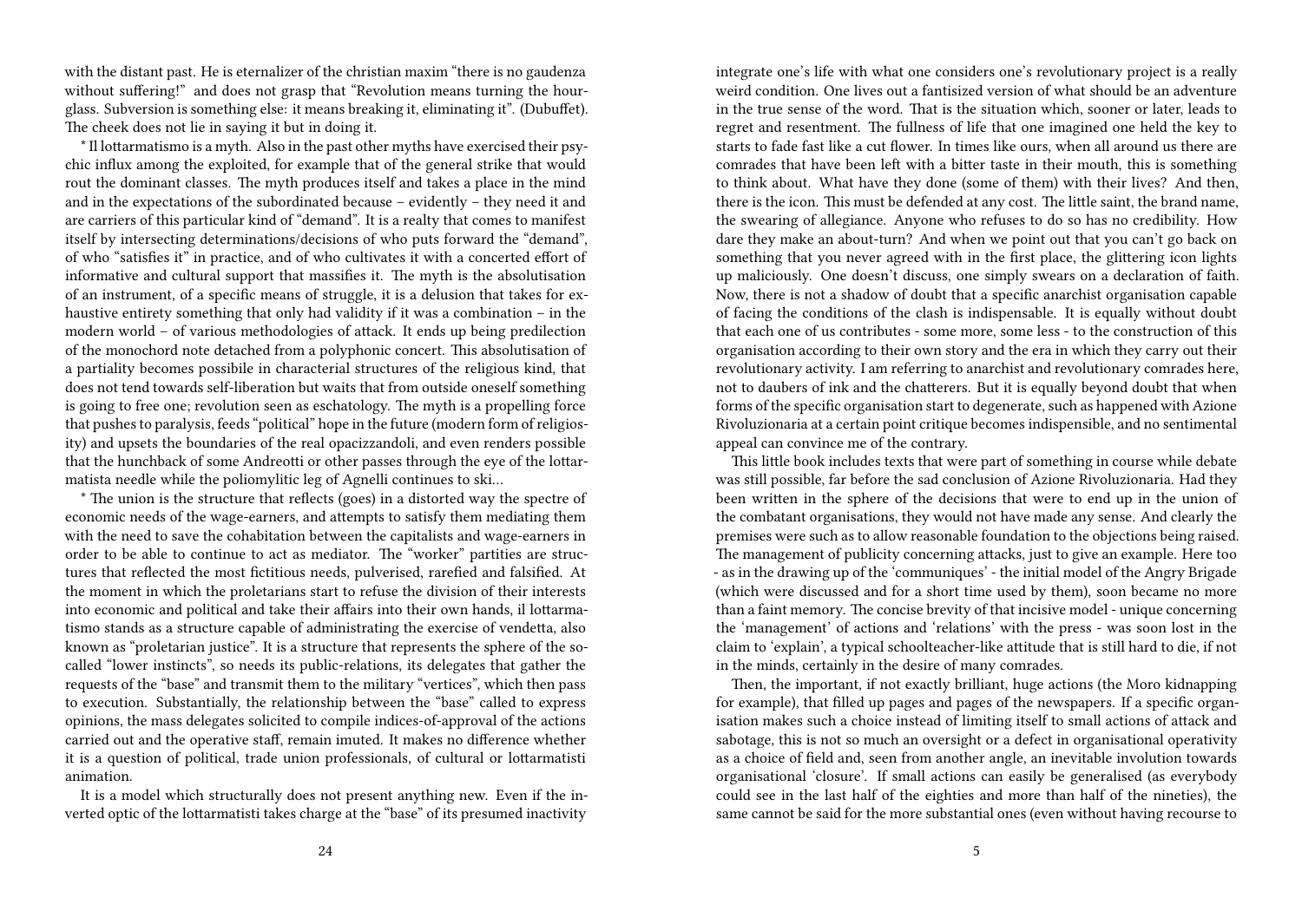the model of the Moro kidnapping), which in their geometrically military distance from the people can do no more than raise a cheer from the stadium.

The critique concerning any organisational model of a specific anarchist armed structure mapped out in this book (and in other writings of mine at the time which were also stigmatised in the "Comuniques" of Azione Rivoluzionaria) still stands today. In any case, being questions of great importance and inexhaustible actuality, I think that they should be meditated upon in depth by any serious comrade.

Alfredo M. Bonanno Trieste 23 December 2000 into a guy that has lost his function of hierarchical control over the workers who from that moment are no longer "wage-earners" but ozious. Of commodities, their totalitarian imperialism over life, we don't want to know and we don't give a damn, of men, yes. Viceversa, for capital man is nothing and commodities are everything, and sacrifices tranquilly the first to the second. This makes capital the most nihilist force of our time.

\* *Il lottarmatismo* at best manages to "destabilize" the equilibrium of the fictitious sphere of politics, but it does not deconstruct the world of institutions, the circuits moulded by alienated people, strangers to themselves and their desires, who have lost the compass that orients towards the pleasure principle. The critique emanated by *lottarmatismo* stops at the surface of things (be they objects-commodities or objects-people), does not penetrate in depth, not go to the root of things that is man himself, and does not do so because it does not know how to recognise the profound aspirations, and does not recognise them because it does not know how to identify them – above all – in himself, as a man that affirms himself against the dehumanisation imposed on him. Rather than exalt the discontinuity, the ruptures, the differences, the anomalies and the perversions of above all their own subjectivity, he camouflages himself behind some "respectable" role, mimes normality and respectability, then reproduces them enhanced by a surplus of ideology… and thus began the ballet of self-clandestinisation of the identity of one's own self and one's own will to pleasure in that circus of dressage that is survival.

\* No stupor if then lottarmatismo fully shows what deep down it really is: routine, quantitative logic, obsessive repetition. Lottarmatismo as endemic factor, as bacterial culture having only the capacity to self-produce itself; variabile of politics that becomes always more predictable, controllable, programmable. A variable that has become constant! A price to pay – contemplated on the scales of prevision – in the continual reproducing of oneself by power. In the game of the subversion of dehumanised order it is time to introduce other "variables", other games. The subversive practice that expresses itself in looting and destruction of the urbanistic monstruosity that happened during the black-out of New York [of 1977], has shown that all those possessed by a will to life know their needs, and know how to satisfy them as soon as minimally favourable conditions present themselves; and in doing this any logic of heroism is banished. And has also shown the total extraneity to these events of any "vanguard" political racket or combattentistic corporation.

When emancipation is – really – the work of the exploited themselves, all the "organised segments" are extraneous, nobody claims, nobody can limit themselves to the claiming of the spectacle in the passivity of the spectator and supporter. They can only regret not having taken part.

\* Whoever still operates the schizophrenic division of tempo, in the present and future, where the present is hell to get to paradise, is a altar boy who persists in staying in the limbo of alienation, is "revolutionary" politico mediator of the present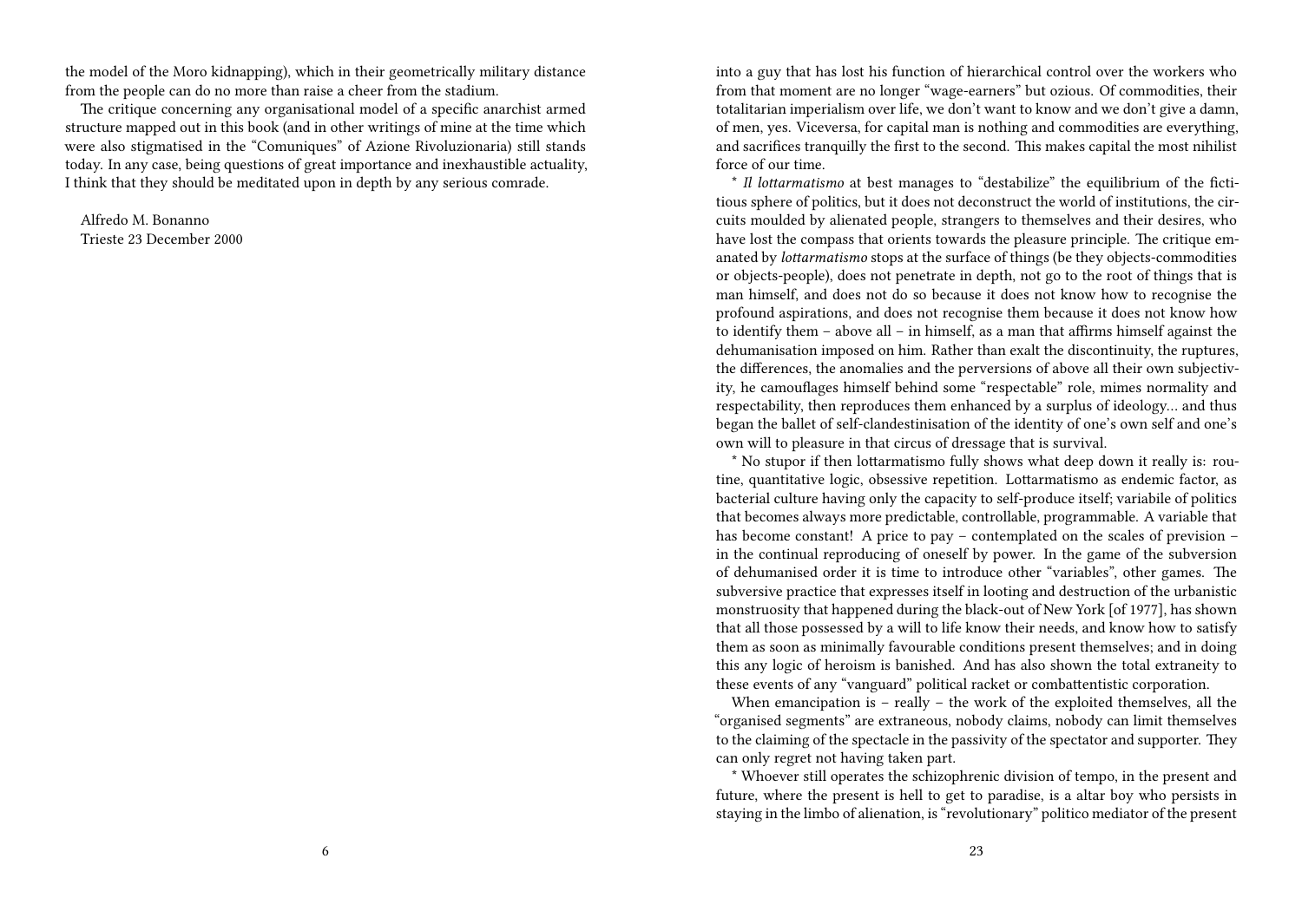lutionary counter-police in the service of the proletariat, necessary to the Russian Revolution such as the Red Army». And Aragon in "Front Rouge" (1931): «Long live la Ghepeu, dialectical figure of heroism!». The fact that one can be only negation of power, antipower, and that to be thus it is not in fact sufficient to oppose oneself to some figurine-function-role of the dominion in act (cop, foremen, department heads), moreover changing the logic, and that instead you must extend the viewfinder of the critique to the subjectivity colonized by capital, domesticated to the objectivity of commodities interiorised and become me, to the logic of power introjected that becomes condizioned reflex, represents the threshold that lottarmatismo does not want to cross. Its "battle" monovalent, unidimensional, is all aimed at obtaining power over the production of commodities re-evaluating objectivity, and in particular expresses a moralistic critique-pratice to the capetti there where they shy away, in a manichean way, from exercising criticism of their own subjectivity that… reproduce more power than they destroy.

\* Those who leave two fingers under a hydraulic press, whose lungs wither in the mine or that do work so noxious that a fixed yearly quota runs into a death sentence; the professionals of the productive cycles of pestilential chemicals or nuclear that exposes their bodies to injury and could lead to the scars of work… well, not for this can they desert their role imposed on them, not dissolve the imaginary cage of the function to which they have been condemned.

Whyever should from some sgarrettamento, some "knee-capping" a higher level of paranoia should come out the effect– really miraculous! – of getting rid of the bad guys, of reclaiming the swamp from the (gregarious) capetti? To overestimate the effects produced by the pedagogy of terror (strike 1 to educate 100) means no take flight from the pavement of the purifying and purificatory mystique and stay entangled in the net of vendetta; and who illudes oneself to retaliate deciding to cut the net, is forced to dive into these waters, where it is the fisherman to have decided to down their nets.

\* To strike commodities, technology, the reproduction cycle of the immuted present, the mechanism or the men? The resentful Christians and the Manicheans strike the men. The condition of proletariat is given by the awareness of not having any power over one's life. The others – the gregarietti/capetti – are an exception? At least that one wants to exclude a priori any character of humanity from the process of social radical transformation, it appears that the Manichean fulmination of who is – also him – determined by the social relations in force, is a shortcut that take an overpass on the accumulation of real determinations, which we are a part of. The critique must be a laser that penetrates in depth. "The dilemma is to organize the struggle against death without sacrificing life, which is fully such only in the freedom of spontaneity." (O. Alberola). To strike the mechanism therefore, not its valets, because the colour of the livery informs about the bosses, not the valets. An assembly line sabotaged, stopped, that does not produce, turns the foreman

# **Parafulmini e Controfigure Lightning Conductors and Stand-ins**

*…for anyone - a latecomer - who has entered* consumerism *in the role of avant-guarde intellectual and wants to stop, there is nothing left to do but put oneself in a desperate and bilious race with the all-powerful centres of* image *production: get taken on as an actor or walk-on. Unpaid actor or walk-on and really dispensed with or in any case liquidated; in this consists the yearned for and beatifying "qualitative" differentiation.* (G. Cesarano - G. Collu, Apocalisse e rivoluzione, Dedalo, Bari 1973, p. 93).

### 1. *The movement of '77 and the 'guerriglia'*

The chasing of Lama from Rome University in February 1977 marks the historic rupture of the Italian proletariat with the racket organisations that claimed to control and represent it. In this episode a *new* movement appeared out of the blue that was incomprehensible for constituted power.

In the preceding years capital and its experimenters had constructed in vitro two basic models in which the opposition and the DC-PCI (Christian Democrat - Communist Party) alliance and its programs of *hunger* and *sacrifice* were destined to *identify themselves.* The first, mapped out at the Lotta Continua congress in Rimini and the manifestation of the counterculture Circoli del proletariato giovanile, (Proletarian youth circles) tended towards channelling the mass of young people and unemployed towards claims of an essentially *cultural* character. The *lesser of all evils* for the system was that the young fight for their right to a new *identity* and an alternative *life-style* to be recognised in which, merged together the ideology of the trip, the smugness of drugs, the crying and lamentations about emargination and the '*crisis of values*', the claim for the right to the most pointless and contradictory customs. Some *self-reduction* could be included in the framework of such an ideology. The only thing that shocked the reporters of "*L'Unità*" and "*Corriere della sera*" were the expropriations where the mob stocked up with champagne and caviar, thereby showing a refusal of "content" where the young were to "come together": ideologies and neo-christian values of *poverty*, *scarcity* and the *crisis*. In the sphere of these "new" ideals the young masses also complained and debated endlessly, not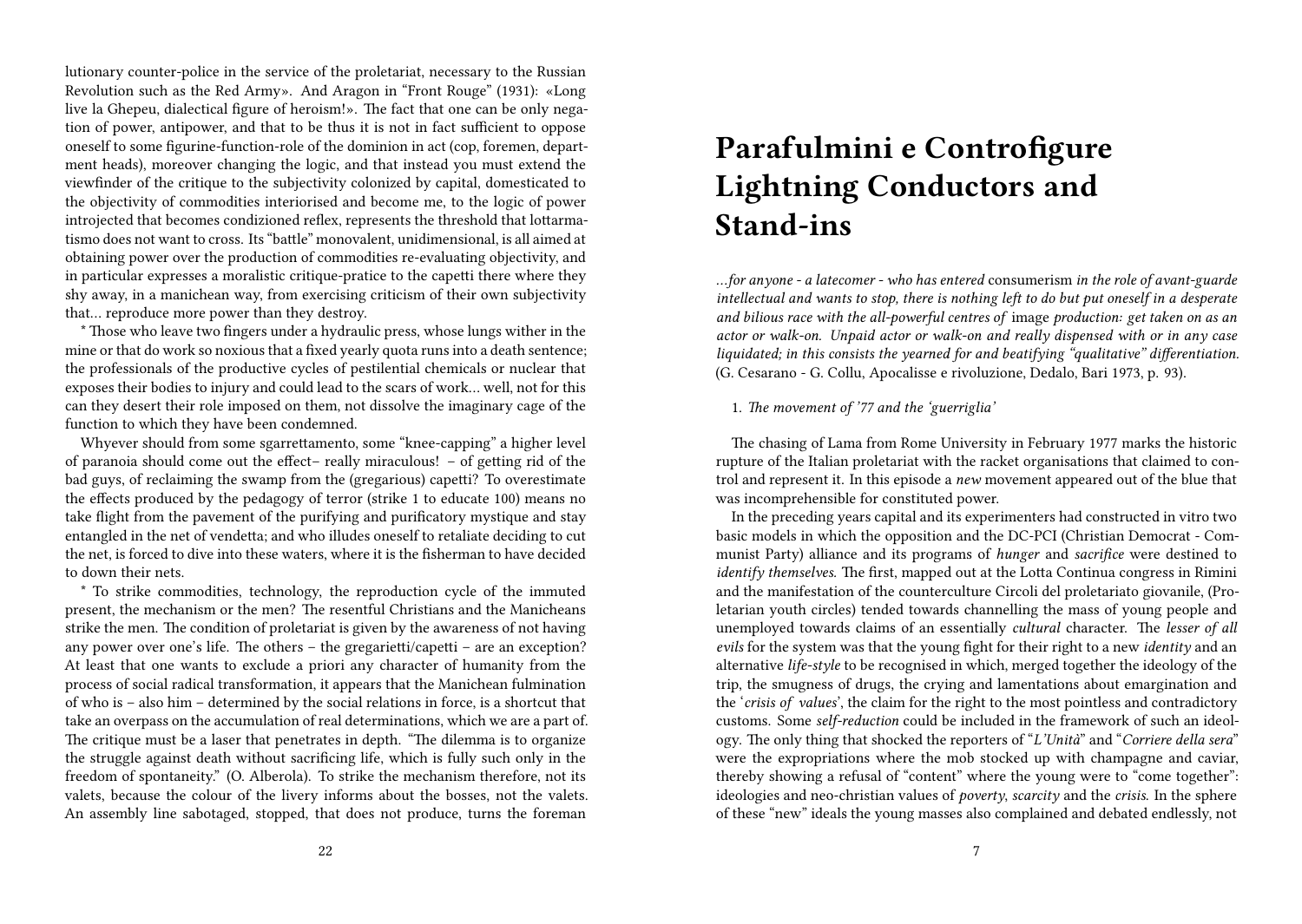in order to rebel against them and destroy them, but to affirm the dignity of their existential condition and the freedom to decorate themselves with as many feathers and masks as they liked.

The other kind of opposition that power was preparing to neutralize to its advantage was the abstract and specialistic *military* one. For a long time sociologists had been saying that, with the worsening of the social and economic crisis, the increase in unemployment and the progressive criminalisation of the preventive opponents of the DC-PCI block, an increase in terrorism would also have to be taken into account. Italian capital could willingly accept this challenge, so long as it remained within the *military field* alone. In fact, this kind of clash (which after a fashion can always be reduced to a technical problem where capital's forces were superior to those of the enemy from the start), if it carried indubious hardship for the ranks of the civil servants and cops, on the other hand presented such advantages as to make it become the *lesser of two evils*, incomparably preferable to the danger of an illegal violent mass movement of opposition. First of all, the essentially spectacular character of most of the terrorist actions (in particular the murders: the audience love blood) supplied the system with the possibility of turning even the lowest figures of its repressive apparatus into great propagandistic successes; moreover, the development of a limited civil war would induce all the enemies of power to escape from the real daily war into clandestinity and gave the State the opportunity to express its own brand of terrorism to the best of its ability, in a framework of a permanent state of siege and generalised *enlistment*. Above all, it would freeze the most part - the masses, the people, the proletariat, that the clandestine militant refers to - into the role of indignant spectators, or supporters (electrified by the sensational development and fascinated to live their own 'adventures' in dream form, in reality they were reproducing their own condition of powerlessness), in either case, passive participants. Finally, the economy of entrenched camps is in itself a *rationing* economy, where each one is asked for full identification with the *crisis* diversion; while there is no public order more perfect than that of the sniper and the curfew. As the enemy could be just around the corner, one barricades oneself at home waiting for the right moment in which to unleash no longer revolutionary passion, but compressed rancour and the chain of retaliation. *In Europe* the *precedent* of Northern Ireland had already demonstrated how the militarisation of the struggle - wanted as much by the IRA as by the occupying army - supplies an economic and operational outlet for capital, cleans the streets of the combatant yobs of young unemployed and blockades and divides workers affected by avid demands.

The movement of '77 radically disrupted all the forecasts of the experts of Italian capital. The attack on trades union leader Lama is the expression of uncontrollable, spontaneous, generalised violence, which abruptly shattered all cultural barriers and preconceived generalisations: 'indians' and militants of the Autono-

\* What one is consuming, as well as not being a civil war, is not even a real guerrilla; Rudolf de Jong says in fact: "[the guerrilla is] … war on a small scale, everywhere, supported by the whole population, or by large sectors of it, in which those who participate continue their daily life and work as far as possible. [ … ] My concept of real guerrilla implies that the 'professional' guerrilla, who has abandoned his normal life does not belong. The Chinese Red Army in its 'long march' of the Thirties, the columns of Fidel Castro in the Sierra Maestra, the Bolivian group of Che Guevara, did not belong to the real guerrilla. They represent the nucleus of a new army, the foco – a word in vogue in the '60s – of a new normal structure directed by power". The qualitative difference between the guerrilla reduced to a profession and confined only to the lazzaretto of political economy (i.e. to the need for mere merci) and the Zapatista guerrilla is the same difference that runs between the life and the celluloide images of those trying to reproduce it. At Morelos it was the Indian population of the ancient communities that rebelled, because with the expropriation of their land to allow the expansion of the sugar industry all their life was being threatened, their values, their daily rythms, their intense communitarian life. It was the rebellion of a community that refused the model of survival that industry was the bearer of and that disintegrated the forms till then in force in which everybody recognised themselves. And in this rebellion of all, extended to every ambit of daily life, there was no room for specialisazion, for prefixed roles that tend to turn into professions, in a word, they did not fight the enemy that wanted their domestication by adopting the same schemes and ideologies, but by denying them radically. They refused the simile similia similibus and adopted the doctrine of contraries; already in the means used was recognisable the negation of the existent. The same for the Russian Machnovists: they were not just a handful of men in arms, but a vast community that associated itself according to other criteria, that produced, working the land with different criteria from those that had been imposed on them from that moment, that had instored interpersonal relations and interfederative between base groups always more socialising and that … combatted Bolscevichi and Whites.

\* Contemporary *lottarmatisti* [armed-strugglists] still indulge in equivocal theorisations about "counterpower", miniaturised and upturned images of the existent of which constitutes the other side of the medal, and they do not realise that they have already reproduced inside them that world which in their voluntaristic delirium believe they are negating. The process of transformation of realty and man is intended as a progressive widening of "counterpower" to the point of becoming Power, a widening obtainable by exasperating the mutilating partiality of the skeletal reduction of social subversion to its shadow of "military form" operated by specialised taylorists assembled in combattentist corporations. To the short-sighted enthusiasts of "counterpower" we remember what G. Sadoul wrote in "La Revolution Surrealiste" of December 1929: «I am taking the chance to salute la Ghepeu, revo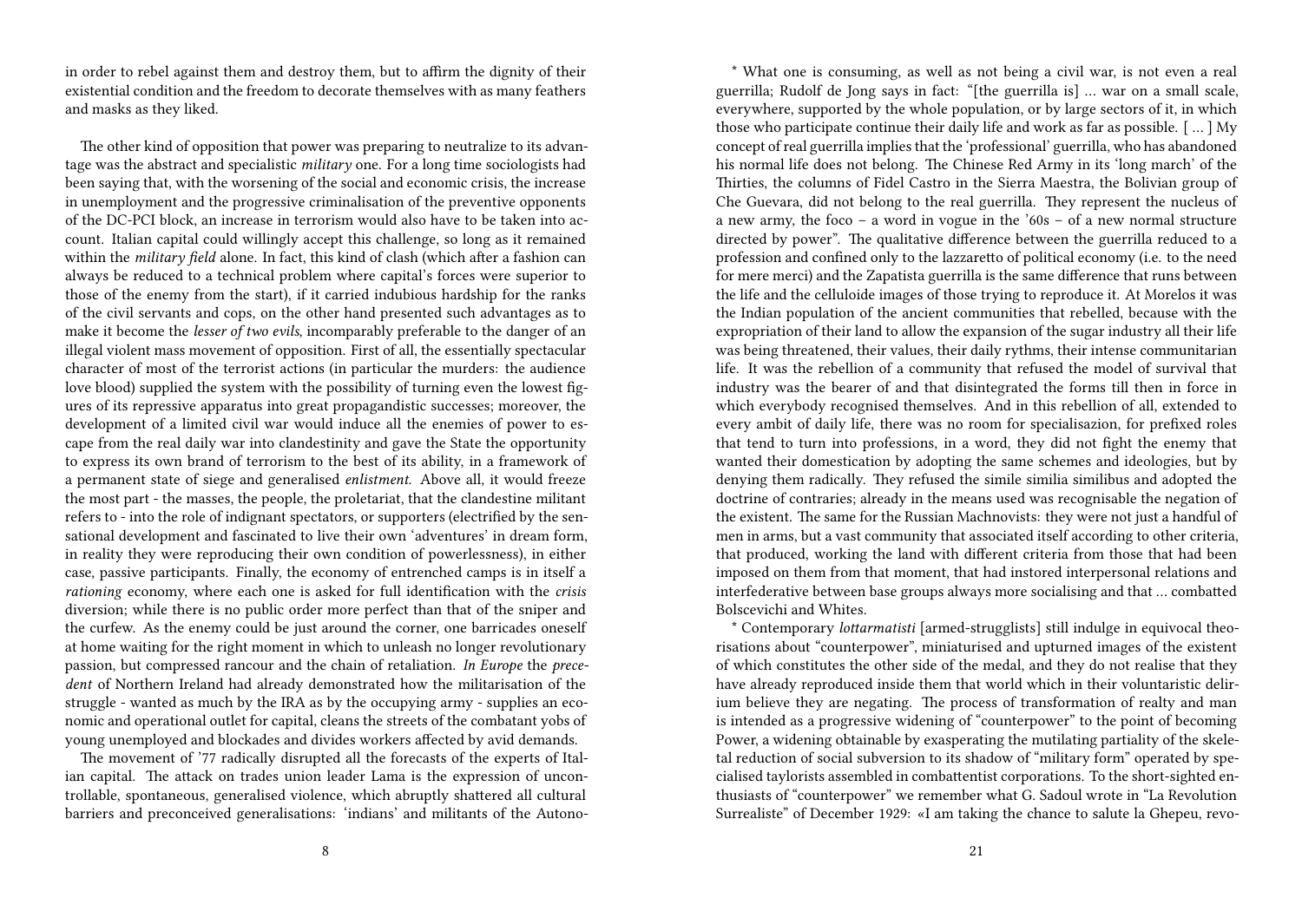Further cues of non-news

\* "The division of people into actors and spectators is the central fact of our time. We are obsessed by heroes that live for us and whom we punish. If all the radios and televisions were deprived of their sources of power, all books and paintings burnt tomorrow, every spectacle and cinema closed, all the arts of living per interposta persona o per procura…" (Jim Morrison). The most successful and involving spectacle that power of our time bowls at us daily are the magic pirotechnics of armed struggle. Few actors, many supporting actors, extras and a huge audience, all with the skilful direction amplifying structures of mass communication.

\* Who would have believed that movements such as that of '68 have run aground in the quicksands of groupescule reformism because power had firing positions (bocche di fuoco) and the others only anachronistic slings ("the Vietcong wins because he shoots") and then one threw oneself a corpo morto to a give himself a hundred bocche di fuoco, today hardly manages to admit that the ratio of strength has changed in favour of power: if first it was1.000 weapons to one, today it is 600.000 to 300! The discrepancy magnifies in geometric proportions and doesn't give a damn for arithmetical voluntarism! It is a game that has strange analogies with the electoral bullfight for the conquest of the 51 per cent of the bullets… The attack on one single field, moreover carried out by professional specialists, has induced a concentration and reinforcing of power to a military level (the mercenaries of the private police are now more numerous than the cops of the regular police). The sectorial and partial critique – and practice– solicited by the rationalisation and modernisation of the institutional military establishment; is the "anaemic negation" that power incorporates to be able to continue to survive. the critique – and pratice – is either unitary (i.e. tends to invest itself with the totality of the institutions and ideologies that support it) or it is nothing.

\* To understand that what one is consuming is not the civil war of a community that insurges against all the conditions of domination – but its pantomime rigged up by the scriptwriters of the mass-media, the psycho-dramatisation dilated artfully by the specialists in "various humanities" – is very easy when you think of the Russian reality, where between 1905 and 1906 armed anarchists suppressed about 4.000 between civil servants and tzarist officials! The reflection, if ever, should dwell on the consideration that in spite of this, in spite of this radicality of intent, the result was… that verminous and

heinous "soviet" State that had banned even the freedom to think. The contemporaneous emulators, with their tiny pharmacist's scales and their attitudes of judicial auditors, are no more than the feeble echo of a past that power never tires of circumscribing, sterilizing and utilizing to "update" the spectacle of the upturned representation of reality, and to institute a diaphragm-bunker that separates once again the proletariat from themselves and from the implosion of their passions that are – these yes – destructive and capable of sweeping away the totality of sociality.

mia, young 'hippies' and organised workers met in action, beyond their respective sociological identities - which for revolutionaries were certainly not be exalted but abolished, - just like proletariat, i.e. as an historic movement that destroys and goes beyond capital and the demented society produced by it. The nightmare of every power structure takes form and becomes real: proletarians meet without intermediaries, each one autonomously taking charge of solving their own problems and refusing all those - trade unionists, stalinist bureaucrats, militant groupuscules or counter-cultural ideologues - that claimed to speak in their name, and start organising themselves collectively. Here, in spite of the self-proclaimed vanguards and political specialists – the wildcat workers' movement find their natural allies and comrades, in the young unemployed, in the mob of the suburbs and universities. The corrupt edifice of the 'historic compromise' [Christian Democrats and Communist Party] vacillates under the blows of a mass movement that is violent and armed. This movement - which one month after the attack on Lama's rally rose up on March 12 in Rome and Bologna - precisely in its practice of violence, demonstrated its total extraneousness not only to the tear-jerking problematic of the specialists of the 'personal' and the foreseeable 'irony' of so many aspiring intellectuals of the 'creative wing', but also to the logic of the clandestine armed organisations. From the pages of the last issue of "*Controinformazione*", Azione Rivoluzionaria accuses the review "*Insurrezione*" of having revealed the hard-core separateness between the insurgents of March and the specialists of armed struggle: "…the movement of '77 did not appear from nowhere, it has a history behind it that has also been influenced, it's hard to deny, by the actions of guerrilla warfare. If people in Rome had limited themselves to irony, Lama would have held his conference at the University and what has become an historic event, Lama being chased out of the University, would simply have been a disturbed conference, even if with intelligence, but all the same a rally, therefore a victory for Lama and his acolytes. It is hard to separate the movement of '77 from all that was said and done over these years, especially by the armed groups and the autonomous guerrilla». (Azione Rivoluzionaria, Notes for an internal and external discussion in "*Controinformazione*", n. 13-14, March 1979 p. 90).

Far from limiting themselves to irony, thousands and thousands of combatants did not hesitate to take arms for themselves when they needed them, looting the gunshops on March 12, while the clandestine militants were worrying about getting out their criticism of these actions as 'spontaneist' and 'adventurist', i.e. that escaped their control and were contrary in pratice to any delegation of solving their own problems, including military ones.

Power did not use interpretative patterns very different from those of the guerrilla fighters of AR: for the whole of '77, attempting to repropose the two precon-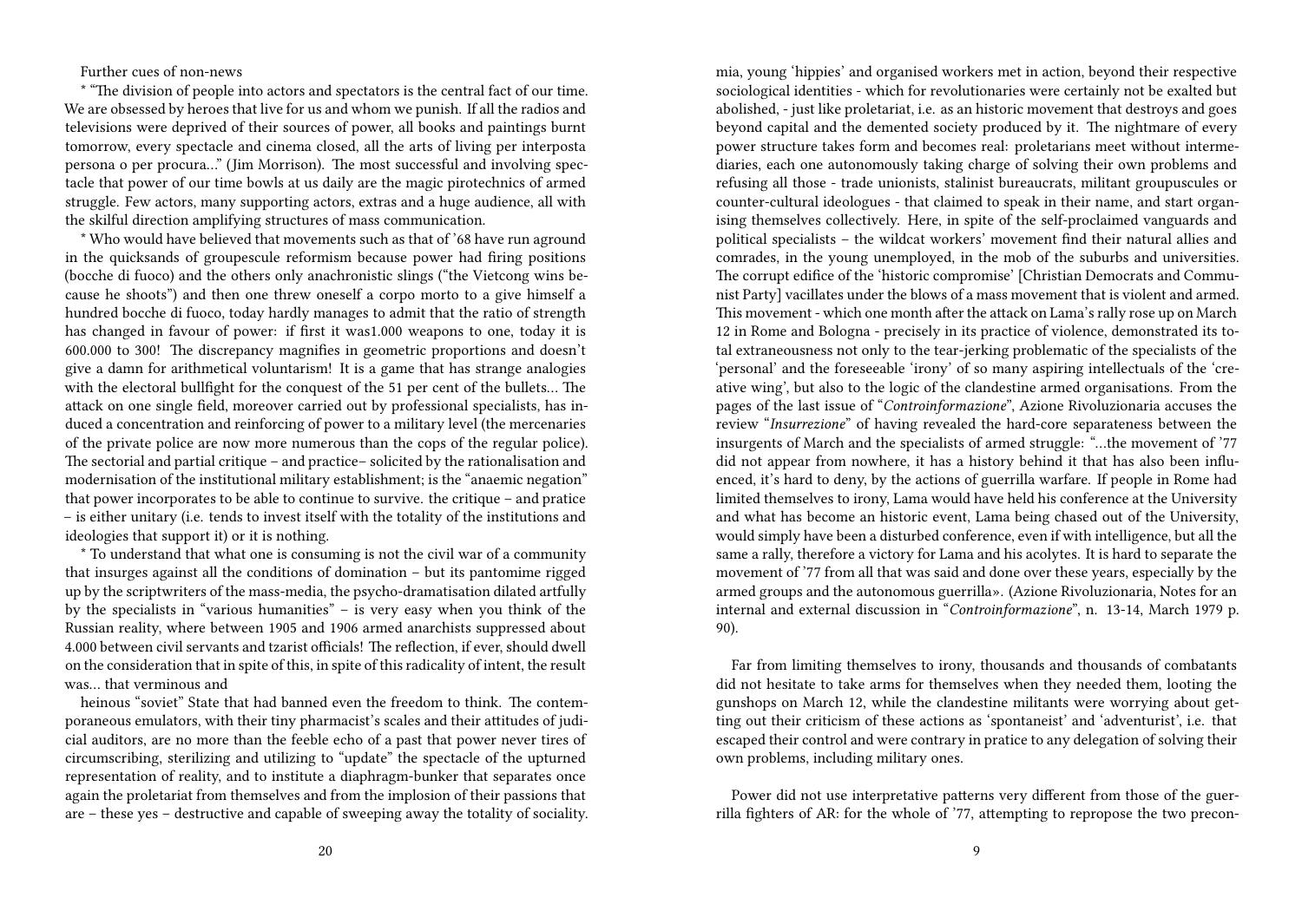stituted identities - the counter-cultural and the militarist - that the movement had refused, it tried opposing a 'creative' spirit and a 'combatant' soul of the movement. In this way politicians, journalists and sociologists as usual understood fuck all of reality, but in recompense tried, on the one hand to manoeuvre the cultural rebels - youth movement, metropolitan indians, feminists etc. - against the development of a determination and coherence of the revolutionary movement, on the other to give credit to the idiocy of the plot plotted by occult paramilitary organizations. The movement had known how to scream in the face of all its paid observers what they really were: IDIOTS!

For their part, neither the cultural vanguards nor the armed vanguards were capable of distinguishing themselves from the servants of power in their understanding of reality. Even less can it be said today that the critiques made by Azione Rivoluzionaria were intelligent: « … it is possible to put forward the opposite hypothesis: the movement would already have been routed, in its centres, its papers, its radio stations, if the guerrilla had not acted as a lightening conductor, pulling the whole repressive apparatus upon itself ». (Text quoted, p. 90). If the recent wave of arrests of Autonomia Operaia militants accused of the Moro kidnapping clear the field of this nonsense, it is worth considering for a moment the most ambitious of all the actions of the urban guerrilla, precisely the Moro kidnapping. According to Azione Rivoluzionaria, for this undertaking whose «essence lies in the capacity of the revolutionary movement as a whole [and the Brigate Rosse recognise themselves as part of this movement] to deal a blow to the centre». (Text cited, pag. 88). «The clandestine movement paid the price for the psychological war that was unleashed, the suspicion, the Brigatista-hunt, the awakened police-like vocations». (Text cited, p. 89). Apart from the undeniable fact that with the Moro kidnapping power had justified hundreds and hundreds of arrests, charges and arbitrary imprisonment within the movement, and limiting ourselves to remembering that the only concrete request of major repressive rigour made by the PCI to the Christian Democrat government was on the occasion of the closing of the meeting places and arrest of a series of militants - indicated by their full names – of Autonomia Operaia of Rome, the BR had turned their blow "to the centre" of the revolutionary tension that persisted, even though fully in the phase of reflux, in Rome for more than a year, arrogantly imposing the spectacle or symbol of the revolutionary struggle on to everybody's attention. In the incredible atmosphere of these days inevitably perceived as irrelevant, i.e. not wanted, not lived and not understood by revolutionaries, it became possible to nail the masses down again to the passivity similar to watching a film. After a year of determined struggles carried out by subjects acting autonomously in daily reality common to everybody, they turned in on themselves at the mercy of external forces that move not only the will but also everybody's consciousness from above. Held between these far-off forces one

for example, we cannot prevent ourselves from feeling a feeling of sympathy for the measure in which they sometimes manage to ridicule and beat the State in its own field, we don't forget that their neo-stalinist program is full of militaristic ideology and has nothing to do with the project of the proletarian revolution.

And on the basis of the failure of the movement of '68 it is possible to understand the present wave of terrorism. When, at the beginning of the 70s, the perspective of a total revolution seemed to be moving away, a few groups considered it possible to destroy the State in a military clash. The incapacity to understand how no armed voluntarism or other can take the place of the pace of the real movement, led to a curious ideology that puts together elements of a naive rebellious tendency and ultra-bolshevist traits, in a horrible pot-pourri. In the beginning, the armed groups at least obtained the aim of showing up the vulnerability of the State, all the same the rapid rationalisation of the police apparatus immediately rendered the repression more effective and, soon, their practice transformed itself into a personal war, autonomised by a real struggle. Moreover, the typical slogan "strike the heart of the State", hides the real objective, capital, which the State is only the phenominal manifestation of. Actually, the armed groups have become an obstacle to the development of the movement that they (BR) criticise as spontaneist and adventurist (!). These criticisms recall the lamentations of the official left, which these people only constitute the radical wing of. Independently of intentions and the revolutionary ardour of single individuals, we grasp in this kind of armed struggle the seeds of recuperation. Not only and not so much in the sense of the police-like cannibalisation, but in the reduction, the repetition, absolutely functional to power, of the revolution to a simple military question. To that we are opposing real war, war that crosses the whole social totality and does not let itself simply be reduced to the armed clash. It is true that the groups of the autonomia do not identify with the BR, but it is just as true that their acritical pushing towards the militarisation of the movement presents the same problems.

The State is clearly trying to push a large number of people into clandestinity. That reaches the objective of reducing the movement to its military dimensions, where power can still win, at least in this phase. Groups such as the Brigate Rosse believe they have found confirmation of their strategy. And it is significant that the recent period characterised by growing confusion and a kind of return to traditional militarism has been marked by the most stupid terrorism (Casalegno and Acca Laurentia).

It is obvious that the clandestine groups are now playing on the ambiguity between crises and revolution; between neo-stalinist management and radical transformation in the communist.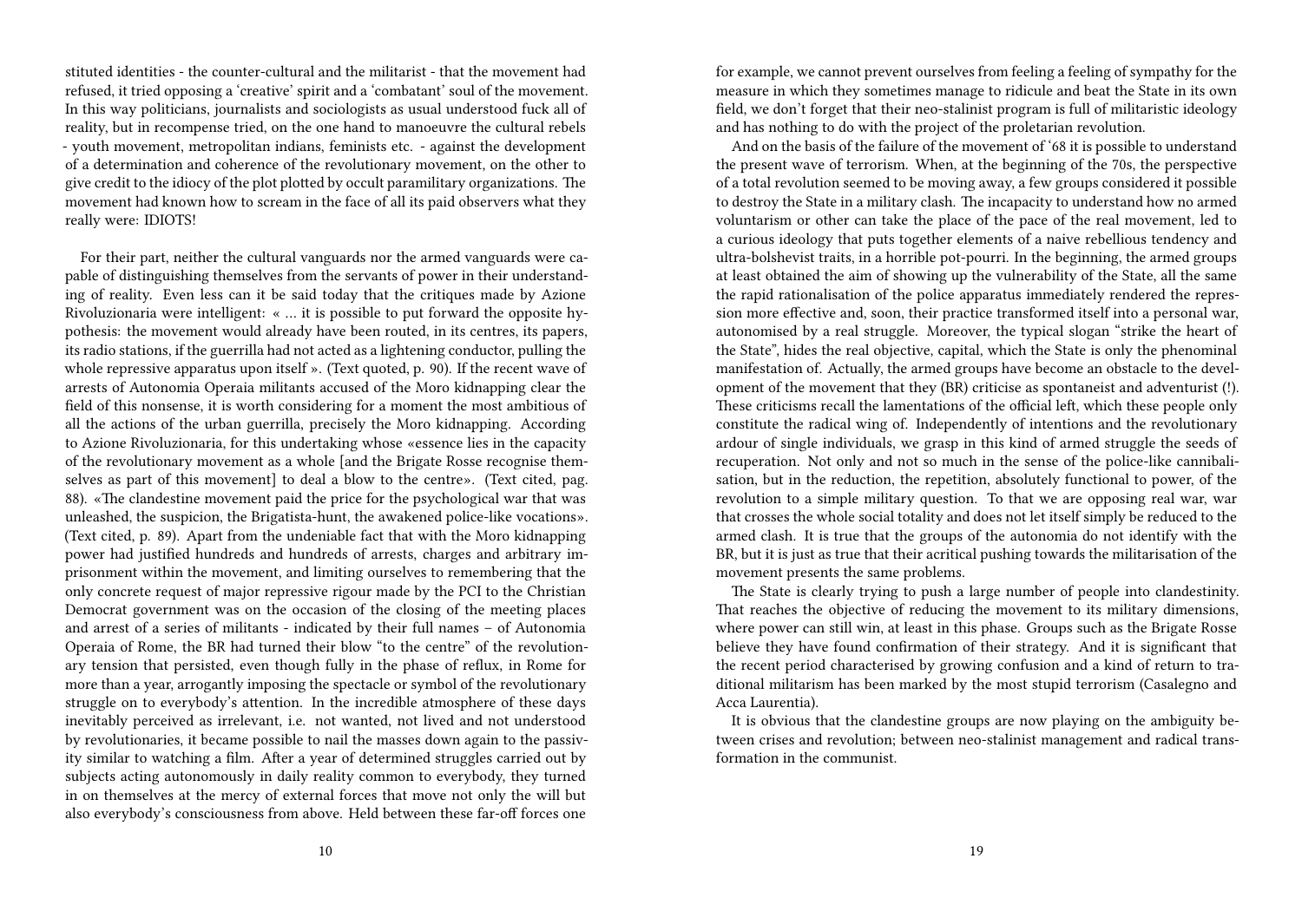A movement that is capable of imposing its own interests, and that asks itself fino in fondo its reasons for what it is constrained to do, can at last hope to realise liberation from work, and from capital's destruction of nature. In the face of that all ecologist foolish ambitions appear in all their misery.

\* To make oneself carriers of the happy story of reappropriation is still backing goods, it valorises them.

Who – fetichist of industrialisation – being excluded from the productive process finds himself theorising reappropriation is a paralytic supporting himself on a crutch hired from power: he is not questioning the means of capitalist production, is not criticising the worker-commodity because he is a workerist, and he exhorts the consumerism of plastic, poisons, noises, devitalising things. They remain debtors of capital.

He who reappropriates violently is the close cousin of the other.

["Anarchismo" n. 21, May-June 1978, pp. 156-158]

Italy 1977: an assault on the heavens Italian review "Insurrezione" – novembre 1977, translated from 'Parafulmine e controfigure', ed. Anarchismo

If we undoubtedly claim the wealth of violent and armed expressions of the movement (generalised theft and expropriation as critique of waged work, radicalisation of clashes in the streets, sabotage, etc.), we are convinced, on the other hand, that the field of violence cannot in itself constitute a qualifying moment, a moment, in other words, that characterises the new revolutionaries as such. «The impatience to use weapons at all costs today is delaying the moment in which the exploited as a whole will have recourse to arms, because it anticipates repression. Those congratulating themselves on the stupid use of arms are not the revolutionary movement, but the rearguard of its theoretical and strategic conscience». (Manifesto handed out in Bologna 23 September 1977, signed: Ass. For the Epidemic of Contagious Rage).

In our opinion, it is precisely social decomposition to push towards totalising choices – armed struggle as a specialist and separate dimension – which, by reducing the complexity of the clash to a feud between gangs, remains in a field that capital can always manage for its own benefit. If, concerning the BR [Brigate Rossi]

was pushed to choose under the pressure of real blackmail: one had to take sides, delegate once again. If the State could impose its own infamous blackmail on everybody ('either with me or with terrorism'), the BR was asking everybody to dream: or rather to cheer them, or develop the more 'radical' intention to one day join the game of heroes. This has been the message of the BR: enlist, or stay at home, put on the TV and clap your hands: that had always been the message of the clandestine organisations: the Moro action simply brought it into everybody's home and in this way forced all those who wanted to remain faithful to their own revolutionary subjectivity to reject it radically.

2. The hierarchy of the 'Popular Front' of clandestine organisations: actors and stand-ins. With clumsy zeal Azione Rivoluzionaria makes the blackmail that had always been concealed by the bureaucratic-political language of the BR proclamations explicit: «The critique critique that tends to isolate guerrilla warfare from the movement is perfectly functional to the plan of repression that uses violence against the guerrilla and uses critique (from Asor Rosa to passionless cynics) to isolate it. The 'critique critique', that knows everything, does not know that by isolating the guerrilla it is also preparing the conditions for its own precipitation into clandestinity, unless capital, in its great ingeniousness, just as it does not know today how to recognise its friends and tortures, kills, persecutes terrorists, tomorrow will not know how to recognise as its sole enemy the critique critique and guarantee it chairs and podiums». (Testo citato, p. 90) Without staying to confute the Christian imbecility of those who want to see the truth of a faith demonstrated by the martyrdom of its followers, what immediately comes to mind, reading this infamous passage, is the blackmail directed for 50 years by stalinism against all the international opposition (the same that Lenin had directed against Kronstadt and the Workers Opposition): 'Russia, home of socialism, is threatened by the imperialists and to defend it thousands and thousands of proletarians all over the world have sacrificed themselves: so if you criticise Russia, you are obstructing internal or foreign politics etc., you are useful to imperialism, or rather you are nothing but a cover, a mask, agents of disguised international fascism'. Azione Rivoluzionaria launches all this against whoever criticises clandestine struggle in a document in which they make no critique of the stalinists of the BR, allies in the process of construction of the guerrilla.

The complicity of the anarchists in the counter-revolution in Spain in 1936-37 demonstrates with a thousand examples such as 'who sleeps with dogs wakes up with fleas', so whoever goes with the stalinists learns to slander the revolutionaries. As in Spain, there exists a Popular Front in Italy today, minoritarian and clandestine, of course, but which aspires, like that of the past, to become majoritarian and in power, to gather the impetus of the revolutionary proletariat into its ranks. An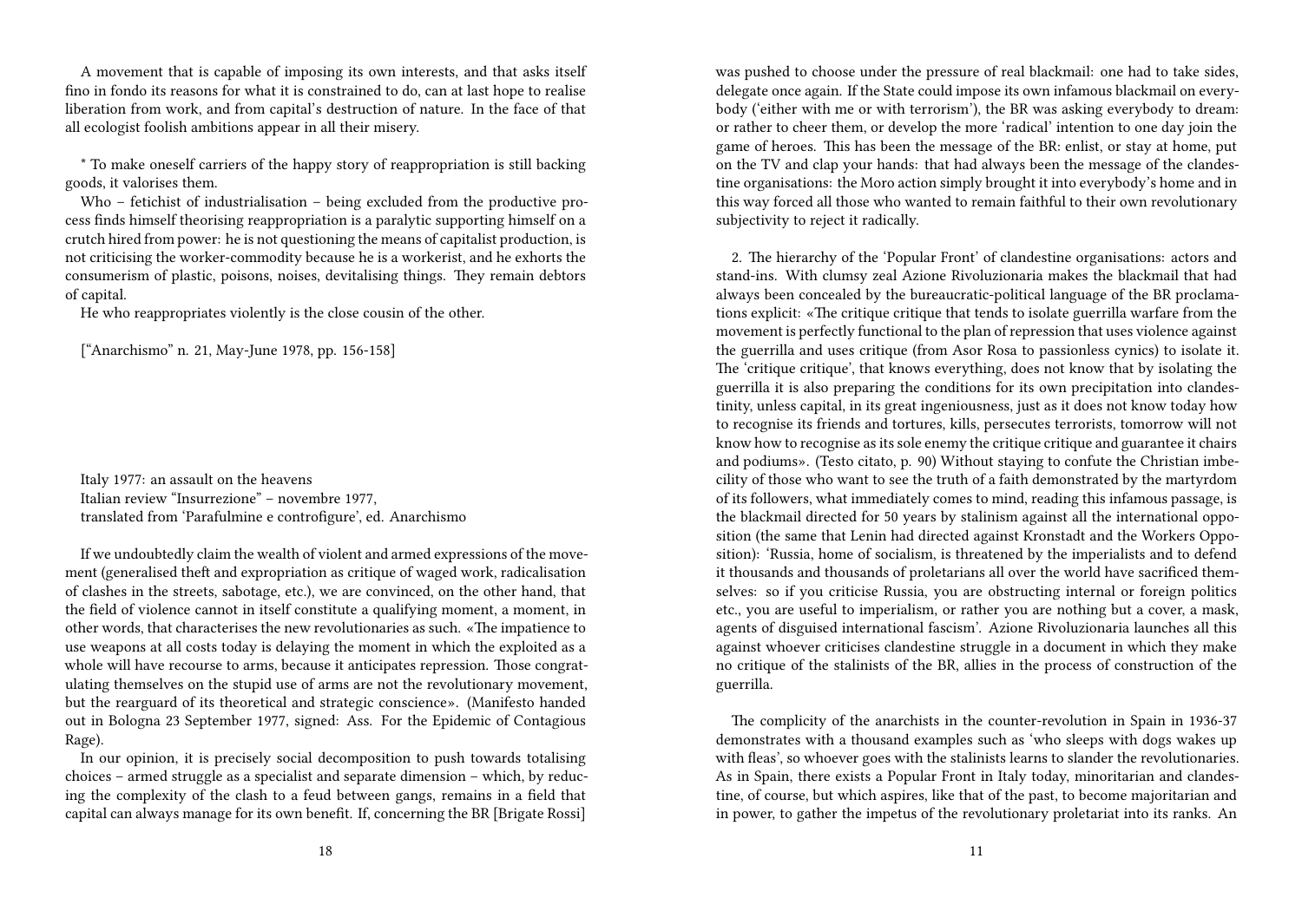even minimal knowledge of revolutions and counterrevolutions of the past clarifies that within every popular front there exist very rigid hierarchies that correspond to different specific gravity of the organisations that make them up. For example in the Spain of 1936-37 the tiny Communist Party had enormous authority inside the Popular Front, superior to that of the anarchists, even though the latter were the major force of the Spanish proletariat. The present front of clandestine organisations has an essentially spectacular result: that is why the Fronte Popolare is not a question of sharing out the ministries of a counter-revolutionary government, but also in this case the Front has its internal hierarchy: while the role of protagonist and main actors are indiscutibly assigned to the stalinists, nothing remains for the strange libertarians of Azione Rivoluzionaria but the role of stand-in. To the Brigatisti the headlines of the dailies and the cheers of the passive admirers; to the anarchists ugly downfalls and acts at breakneck speed.

#### 3. Critique of daily life

«Only (and we excuse the critique critique here) real autonomy in the armed project against all aspects of social life, the constitution of a network of resistance and attack on the vital centres of exploitation and death, living one's life fully, aware of already being partly outside the grip of capital, can allow this road to liberation to begin. But even here, at the level of the operating subject, just as at the social level, it is necessary to cut one's bridges with daily normality, create a situation of no return, go into clandestinity». (Testo citato, p. 90). Thus guerrillas of Azione Rivoluzionaria ammoniate the critique of daily life. We have already said how, in realty, the "strategic choice of clandestinity" never gave the militants of Azione Rivoluzionaria anything more than "liberation" in the catastrophic role of standin. To the opposite, radical critique, which the Azione Rivoluzionaria document (which among other things copies all the critical thematics "Insurrezione", except for insulting its own source, to which it attributes positions that are totally invented) tries to recuperate some positions, for example, Vaneigem, who has never expressed any sympathy for political terrorism, and has on the contrary always condemned positions of armed immediatism like that of the document of Azione Rivoluzionaria. It is clear therefore that when a practice that explicitly places its discriminant in the "strategic choice of clandestinity" takes determined positions, for example on the critique of daily life, they do so exclusively with the aim of recuperation.

The only radical position to take towards the existent is, today, that of those who from their specific position in society (the situation in which most spontaneously and sincerely they develop their social relations, communication, love, friendship) are facing real war – daily and without quarter – against capital and its interiorisation. That means above all struggle against the organisation of one's own life or not with the operative staff. Whether it be a question of trade union, cultural, or armed strugglist operators is of little importance.

The revolution is the abandoning of the spectacle that renders passive, that renders objects, eyes that see images, it is the multiplication of critical subjects capable of recognising in oneself (and always less in the vanguards of the spectacle) the capacity to act, and in a creative way.

\* "It is never completely true that the mass are vile or obtuse, when they appear so; it is true that they are never disposed to deceive themselves in useless daring or on the separate intelligence of efficacy. They might identify with this *by transference*, as spectators, and it is their way of defending themselves when they don't really believe in themselves".

\* For the "masses", obviously, armed strugglism is to the insurrectional impulse what premature ejaculation is to the orgasm.

Armed strugglism always ends up being the miniaturisation of civil war, its containment, its piloted control. Above all if it reduces itself to the monovalent expression of the combatant party. This will produce effects that for power are comparable to the slaughter of public holidays on the motorways.

\* Spectacular violence bases the very criteria of violence, becoming parametre and metre of measure.

The more spectacular the violence the more it banalizes the infinite violence that each one puts up with in daily life. This ends up pulverising itself, disappearing, seeming minutiae of nevrotics, reproachable frustrations.

The more one puts up with passively, the more one needs the spectacle of violence to consume in the shadows of survival.

The more one abandons the field of the contradictions in daily life, the more politics advances and sociality recedes.

\* The logic of the production of commodities is capital's reason for being. It matters little if these are useful, useless, deadly or enjoyable. It is important that they are produced (and consumed), that they incorporate vital energy, that their possession becomes the distinctive trait of man, the scale of values with which to judge him.

Up until now the revolutionary movement has stayed within the logic of the production of commodities: it has asked for more money and less work, i.e. let's produce less, give us more money to consume more.

A radical movement must today pose the problem: is the production of this merchandise useful? Can man give himself what he needs by using his own creative intelligence? That is, taking from the worker the character of goods producing goods, from work the character of alienation and from the product that of commodity.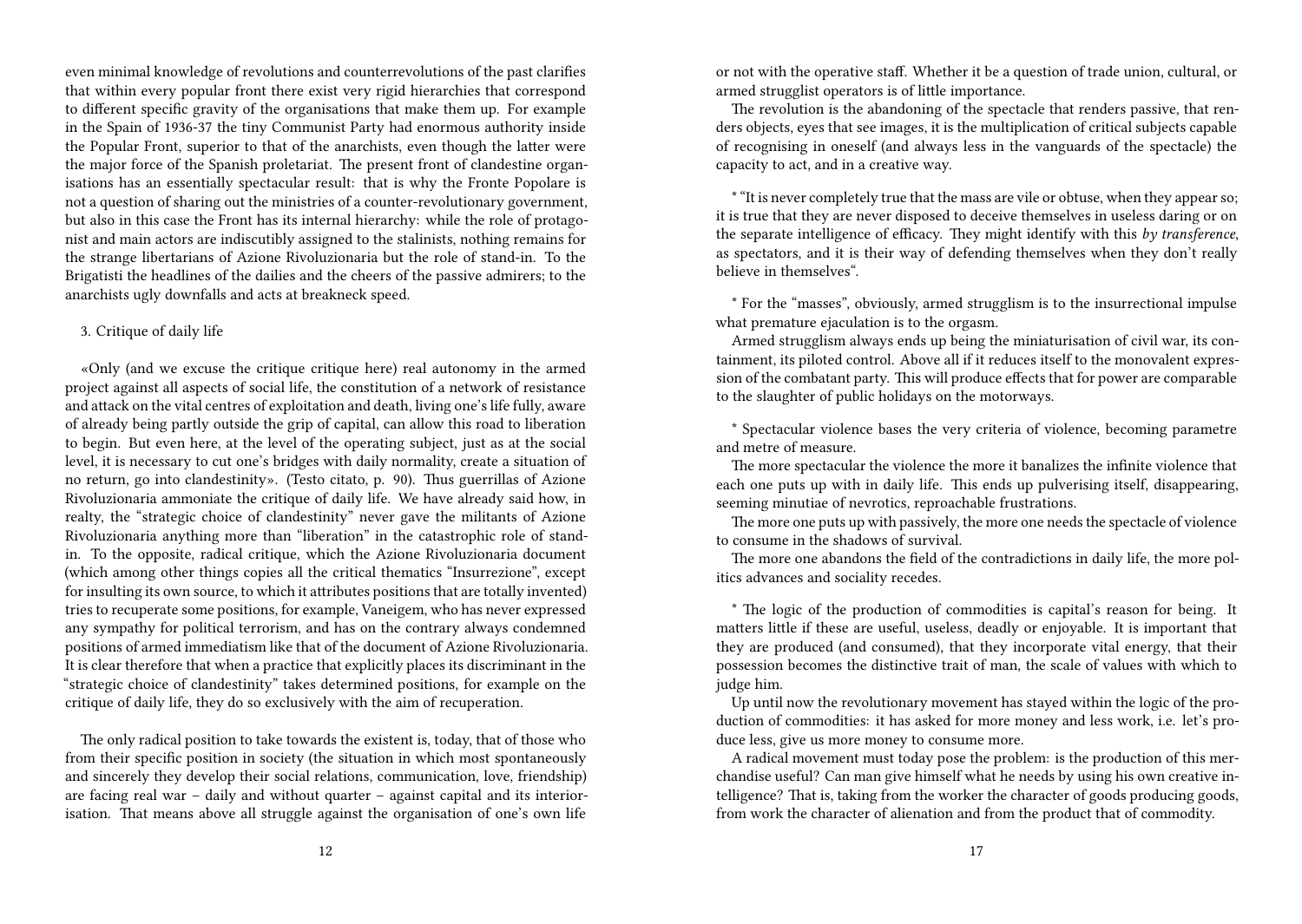space with the tuning fork to the rhythms of the assembly line, the *quantitative* has been taken as the guiding value: hence the Molotov alienation.

Two substantially equivalent forms of incompleteness: ideas that never become practice, and practice that never knows how to go beyond itself for its disdain of theory.

\* What is an attack? It can be sabotage (if carried out by the producers it is one of the symptoms that announce the proximity of insurrection) or shattering a wall. Shattering is shattering. But in the scenario of the political spectacle shattering becomes a coded language, communication by *symbols*. It can mean: we don't want it, we are angry, we want to scare you; but it says it with a symbol that strikes, a symbol of alienation. Moreover, it must also be interpreted!

\* At the Turin trial, the young stalinist Franceschini said: "We shoot the functions, the togas, if then there is a man inside them that's too bad…".

The debate on the connection and reciprocal determinations between function and functionary is ancient, and keeps resurging from its own ashes. There can be no doubt that a social rebellion such as the Russian one that managed to eliminate all the *civil-servants* (the human workings of the machinery of power), did not manage to go beyond the capitalist function, form. And that, for many reasons, not least that which makes leninists the apologists of industrialisation, and vehicles of the penetration of capital into Asia and Africa, through the liberation fronts.

There where a social movement, although partial, has failed, can a stalinist microbureaucracy with its cult of maximum spectacular action succeed? With its once tragic ideology, today farcical, of stalinism?

With its constant negation of the sociality of the movement to pervert it and secure oneself "political representativity"? For these people the party is everything, the movement is nothing.

To shoot a judge is not yet a critique of law, so much so that they have "people's" trials, applying "revolutionary" law, exercising "proletarian" justice.

\* The discourse on means and ends is still valid. For materialists, the end is contained in the means, the means are already the end, one is a consequence of the other. A is A, and not A, in virtue of faith, can become B.

\* For the armed-strugglists you don't know whether the production of an event (kneecapping) is more important or its management through the mass media to reinforce their "political image" with the proletarians. Surely access to the means of communication of power is an alienated way to communicate with the proletarians.

In the face of the spectacular event in which the active subjects are few, nothing remains to others but passive fruition, cheers in favour of or against, identification

according to the world of appearances, images – therefore struggle against the interiorisation of the codes of behaviour that capital is constantly producing, renewing and transmitting. To want to be revolutionaries, i.e. to want live the possible adventure of life according to one's own material passions and one's own living senses, implies the radical refusal of identification with any social determination of capital, with any identity, preconstituted and fictitious mask, that hides and mystifies the dynamic of life. It is in perceiving oneself as body in movement, recognising one's passions for what they are, that is, irreducible to the society of symbols and its organisation, and arming oneself against it, that it is possible for each one to find the sense of a unique and specific life. And it is at this point that necessity presents itself and along with it opens up the possibility to communicate the armed project against capital and live in the community that surrounds us. Any coherent revolutionary praxis recognises the falsity of *all* the social identities proposed by capital and fights all of them, knowing them to be, in the most violent and sectarian forms, absolutely *clandestine for the spectacle*, knows that it is *elsewhere*. Certainly who lives this *elsewhere* in immediate or geographical terms *has not the faintest idea of where it is to be found*: there is no other field of battle than the world dominated in total by capital, *inside and outside individuals*, and from this world, this battle, *there is no escape*. Whereas for who knowingly fights the real war both inside and outside himself, clandestinity might become an unavoidable *necessity* in some cases, but always *one more obstacle* to overcome in the battle for one's own transparency and coherence. Those who *fictitiously* push away their '*normal*' social identity to choose the *heroic and spectacularly hyperevaluated* one of the "guerrilla warrior", clandestine for the *real movement* as much as for the police, come to find themselves today, due to one of the tricks that the spectacular optic plays, not only at the centre of the shoot-outs, but also at the *centre of the fire of the cameras*, at the *centre of the spectacle*. What was to have been a struggle against value becomes the ultimate valorization possible of the personality of the militant, the ultimate sacrificial rite capable of producing value. As the strange libertarians of Azione Rivoluzionaria declare, it is true that the spreading of the clandestine military practice democratises today this possibility of self-valorization: « every village, every city, now has its stage and its actors; violence is a spectacle available to anyone of good will ». (Text cited, p. 90). In the same way, but from an *opposite* point of view, it is true that revolutionary violence, if it wants *to be*, destroys every stage and every spectacle and knows to see in all actors the natural enemies of truth and overcoming.

### [May '79]

### Cues of non-news

\* The guerrilla (little war), has been made to degenerate from the communitarian expression of a rupture with the values with which power substantiates itself